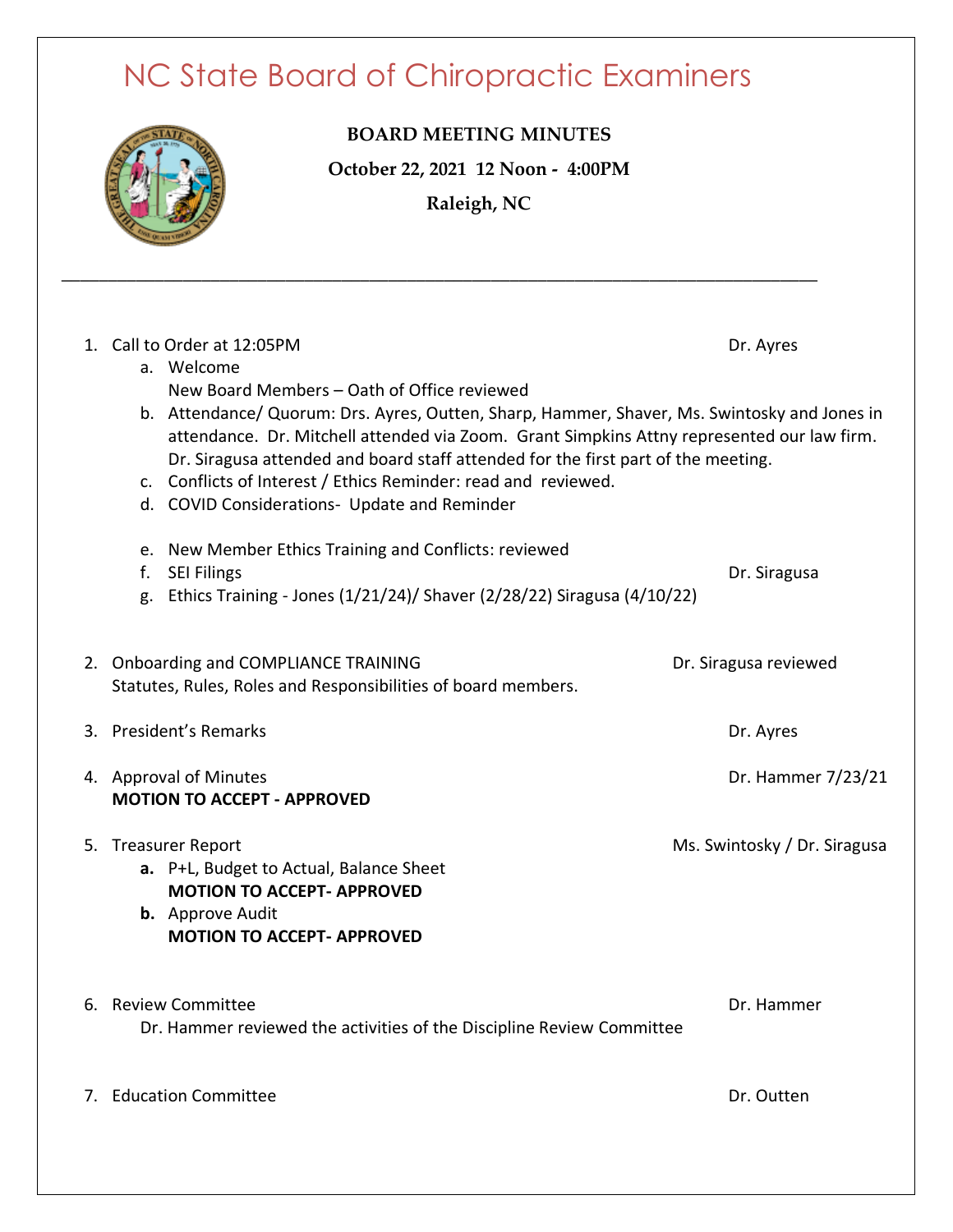- a. CE in 2022 (2023 Renewal): **MOTION TO ALLOW LIVE-ONLINE HOURS AS IN-PERSON HOURS – APPROVED** b. **MOTION- extend CCA Level II renewal deadline to June 30 - APPROVED** 8. Executive Director Report Dr. Siragusa gave updates on multiple topics Suggestion that we charge for letters of license verification since the same information can be obtained for free from our web site. **MOTION TO CHARGE \$35 FOR LETTERS OF LICENSE VERIFICATION- APPROVED** 9. Old Business Dr. Siragusa Amend rule .0304 DESIGNATION OF SPECIALTIES Amend rule .0213 CERTIFICATION OF CLINICAL ASSISTANTS Repeal rule .0206 CERTIFICATION OF RADIOLOGIC TECHNOLOGISTS Repeal rule .0201 REQUIREMENTS FOR LICENSURE Amend rule .0204 LICENSURE Repeal rule .0205 RENEWAL OF LICENSE **MOTION:** *to adopt rules .0204, .0213 & .0304 as amended permanent rules and to repeal rules .0201, .0205 & .0206 - APPROVED* • Corporate Naming Rule
	- Acupuncture Rule

**MOTION:** *to adopt amended rule .0208 and to adopt rule .0217 as permanent rules - APPROVED*

- 10. Naturopath Update **Dr. Mitchell** 
	- nothing new to report
- 11. New Business
	- a. Recognition of the Accrediting Body ECCE **Dr.** Dr. Outten <https://www.cce-europe.com/index.php/accredited-institutions.html> **DR. OUTTEN TO FORM TASK FORCE TO REVIEW ACCREDITING ORGANIZATIONS**

b. Policy Stmt on Terminating a Patient **DR. OUTTEN WILL REVIEW AND MAKE PROPOSAL AT NEXT MEETING re TERMINATION OF PATIENT PROCEDURES**

- **c. DR. AYRES TO APPOINT TASK FORCE TO STUDY SUNSETTING DISCIPLINE ISSUES POSTED TO THE WEB.**
- **d. Dr. Outten to work on Jurisprudence Exam re-write with Drs. Shaver and Hammer – Due January 2022**